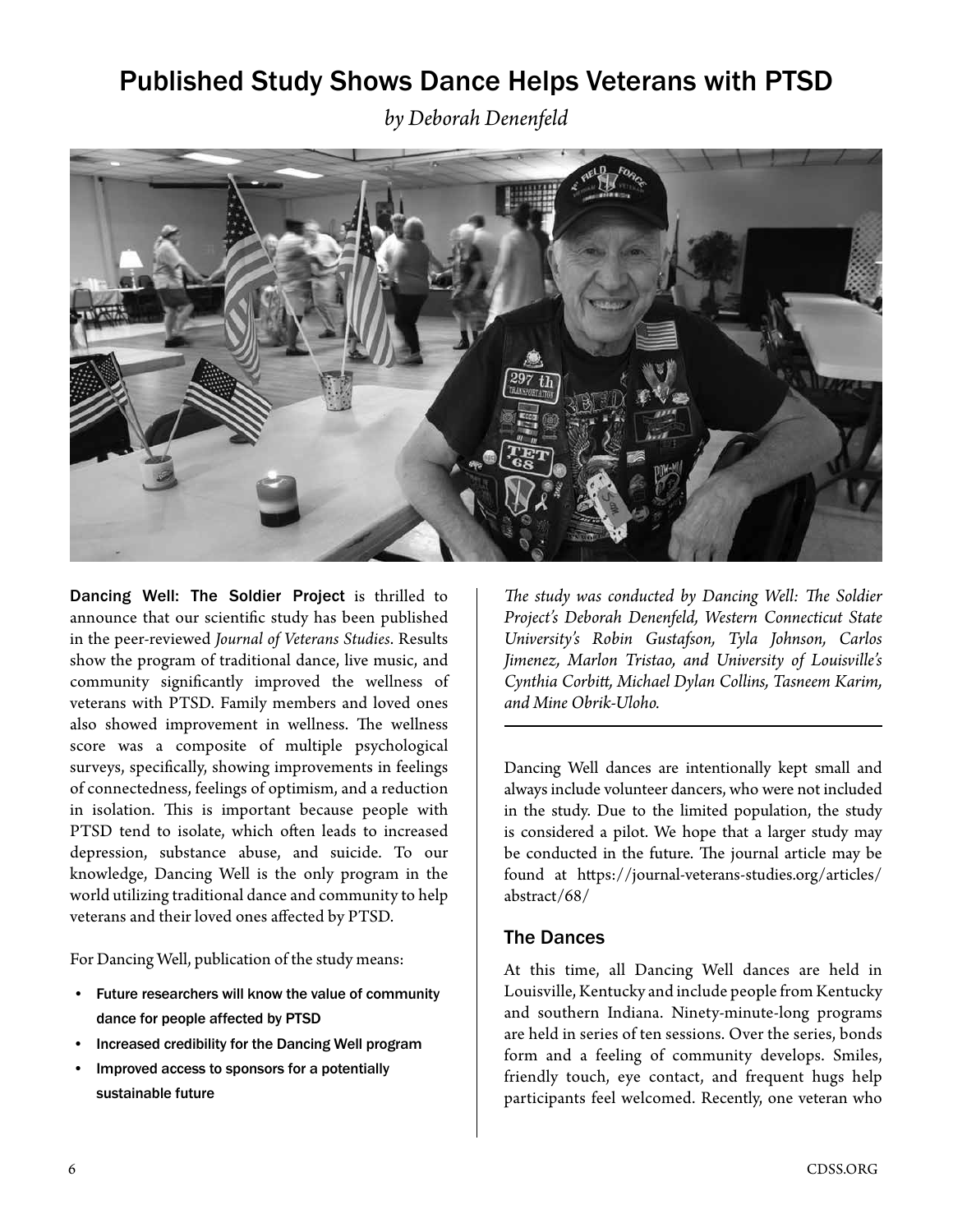is new to our program this year, said, *"Dancing Well gives me a reason to get out of bed. I'm actually believing in people again. I think everyone should go to Dancing Well. There would be less violence if they did."* Dancing Well serves veterans with PTSD and/or brain injury, along with their families and loved ones, who are indirectly affected.

The program consists of traditional community and family dances, modified for the lowest-functioning

*"… many people have been* 

*helped and at least one life, of which we are aware, has been saved from suicide."*

person on the floor. The music is always live and is usually provided by the same musicians at each event. Special adjustments are made to the venue, such as special lighting and attention to the sound system, and long refreshment breaks encourage socializing. Many

veterans and loved ones return series after series and consider Dancing Well family.

#### How You Can Get Involved

There is room in the Dancing Well family for all of you and you are invited to join in this important work! Dancing Well: The Soldier Project depends on donations, most of which come from individuals. All donations are tax-deductible to the extent of the law. Another way to help is by sharing information with friends and family. Volunteer help is also always needed. Many tasks can be accomplished from a distance. Contact Deborah for simple, detailed instructions.

### Dancing Well Leadership Training

Would you like to learn how to encourage our veterans through dance? Thinking of offering dancing to this special group in your home community? Dancing with individuals affected by PTSD and brain injury requires sensitivity and specialized training. Based on over six years of hands-on experience leading dance with this population, Dancing Well Leadership Training will offer practical skills and advice to help dance leaders and recreation therapists develop and implement a dance program for afflicted veterans in their communities.

Two online modules will focus on PTSD, brain injuries, military culture, and the business aspects of running a nonprofit similar to Dancing Well. Experts in each area, including veterans and loved ones affected by PTSD, brain injury, or both, are helping

to develop this training. Each module will include testing to support learning and real-time group chats for questions and discussion among participants.

A third module will be held face-to-face with participants traveling to Louisville for training and participation in the local dance series for veterans and loved ones under the supervision of Dancing Well Director Deborah Denenfeld. This module will focus on a selection of

> appropriate dances, programming an evening of dance, skills for interaction with this specialized population, modification of dances in real time to meet participant needs, and program evaluation. In the third module, attendees will meet some of the incredible

veterans, loved ones, and volunteers, many of whom have danced with Dancing Well for years, and who have much wisdom to share. Experts will also be present and available to answer questions and help potential leaders expand



*Planning a visit to Louisville? Contact Deborah to see if we will be dancing during your visit. No words can convey the joy and love expressed at the dances, and you can be a part of it. All photos courtesy of Dancing Well: The Soldier Project*